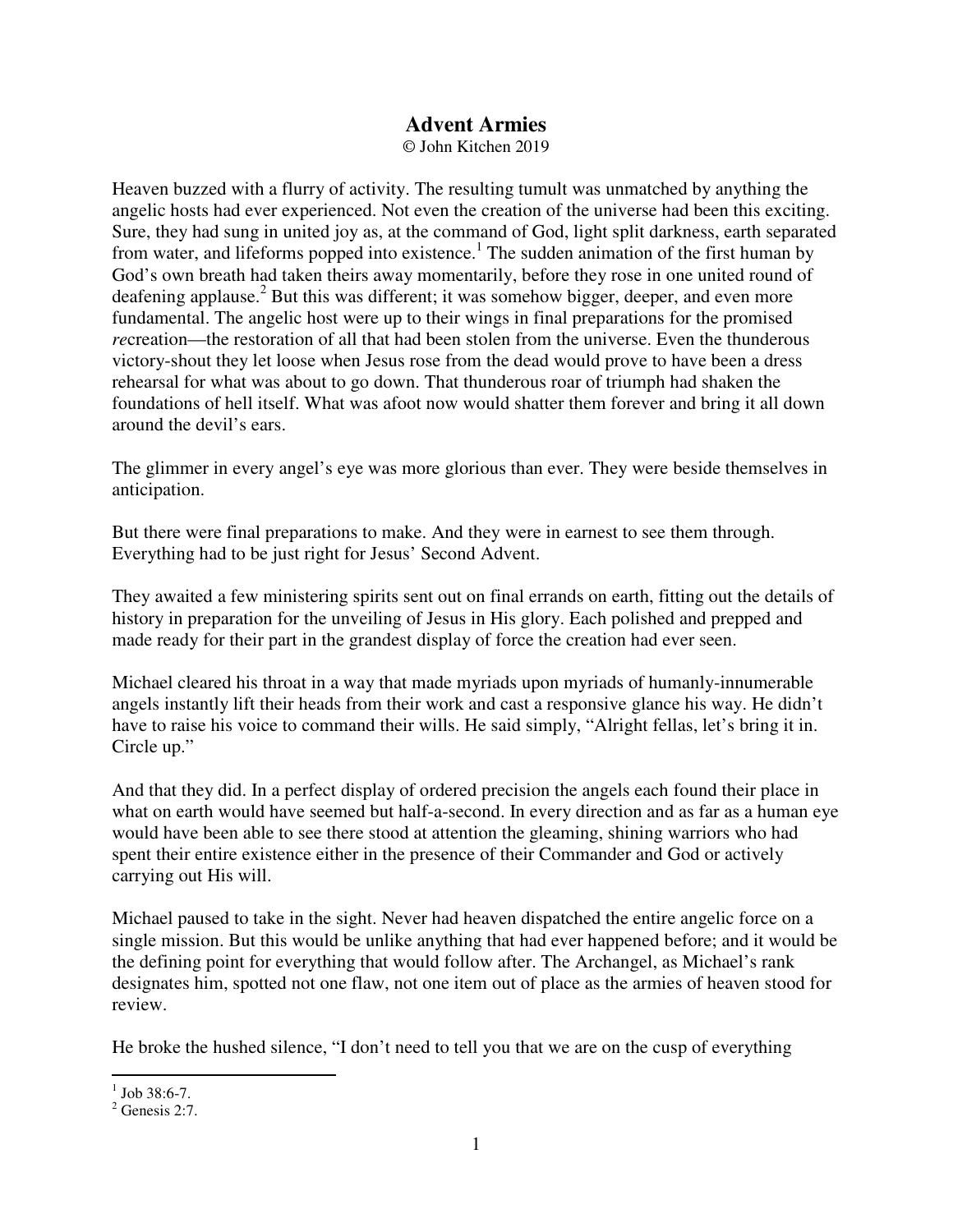we've ever desired. I know you have made ready. Thank you for your service and devotion to our Master. As we await His imminent command, allow me to have a few from our number share about their role in Jesus' first Advent."

A hush of anticipation swept through the ranks as heads turned and angels gazed into one another's eyes and nodded their heads in expectancy. They never tired of hearing this story.

Michael glanced toward one angel and nodded. "Gabriel, will you start us off by sharing what it was like as you served to prepare the way for Jesus' first coming?"

The powerful angel moved forward and as he did his luminescence grew until any non-heavenly being would have had to shield their eyes, lest they be blinded forever. "As you know our King's first arrival was no simple affair. It was a complex arrangement of a multitude of decisions, choices, thoughts, and actions by a vast array of players. Our Master's wisdom, as we all know, once again proved brilliant. My role was to prepare the way for the preparer-of-the-way for his arrival upon earth. Long before—in earth-years, at least—the Spirit had spoken of this forerunner through the prophets Isaiah and Malachi. It was my privilege to aid in putting the reality into motion. I was directed to a faithful priest by the name of Zechariah. Though blameless and righteous in their adherence to the Master's word and advanced in years, he and his wife were barren. By the Master's arrangement the lot fell to Zechariah to serve in the Temple. So when he entered alone into the inner chambers to appear in the Lord's presence I manifested myself at the right side of the altar of incense."

With a downward glance and a brief pause, Gabriel continued, "I'm sorry to say that I nearly did the old fellow in."

A low chuckle arose from a few in the front row.

"I quickly said, 'Do not be afraid. Your prayer has been heard and your wife Elizabeth will bear you a son. You shall call his name John. You will have joy and gladness, and many will rejoice at his birth.' He looked a bit stunned and I wasn't sure how much was getting through, but I continued, 'Your son will go before the Lord in the spirit and power of Elijah, to make ready for the Lord a people prepared."<sup>3</sup>

Gabriel paused again. He wrung at the white raiment of his robes for a moment and then with a pained expression added, "I wish he hadn't done it, but he questioned how he would know this would happen." A disapproving murmur arose from those nearest the reporting angel. He continued, "So I had to give him a sign. I said, 'you will be silent and unable to speak until the day that these things take place, because you did not believe my words, which will be fulfilled in their time.<sup>4</sup> After that I withdrew and he exited the inner chambers of the Temple. When the people saw him, they realized that though his lips moved no sound came out, and they observed the color drained from his face. They rightly concluded that something supernatural had happened within the Temple chambers."

<sup>&</sup>lt;sup>3</sup> Luke 1:5-18.

<sup>4</sup> Luke 1:18-20.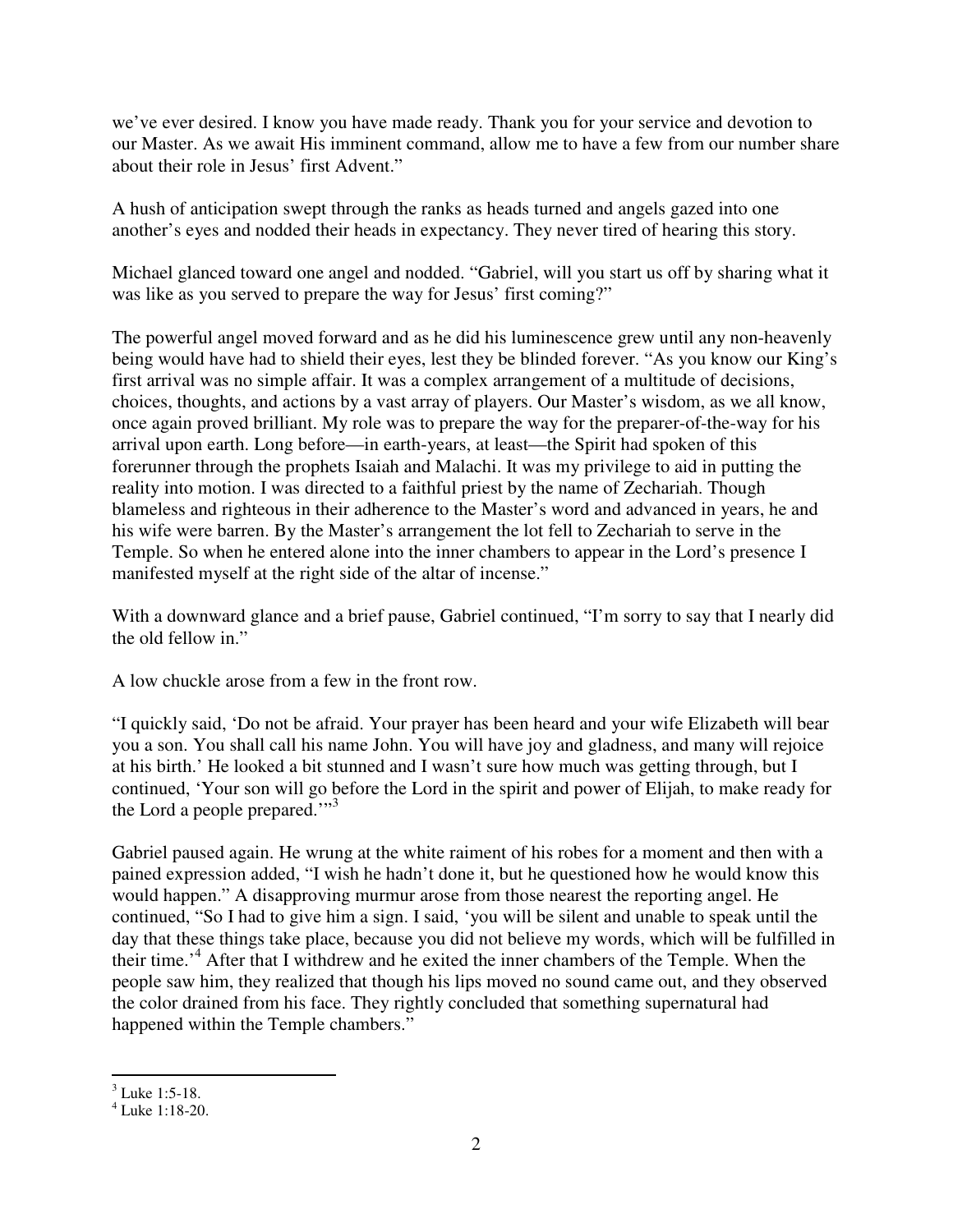Gabriel lifted his head and with a steady voice reported, "Everything unfolded, by the Master's doing, just as I had been instructed to announce. Zechariah's wife, Elizabeth, was with child."

A murmur again swept over the angelic hosts, this time a reverent one. Michael lifted his hand and the sound died away. He then turned back to the reporting angel, saying, "Please continue, for we all know this was not the full extent of your role."

The shining one nodded his head in agreement and said, "Yes, this is true. The honor bestowed me is beyond words. When Elizabeth was two-thirds of the way through her pregnancy I was sent again, this time not to an aged, barren woman, but to faithful young woman—almost a child, really. And this time I went not to the Temple in Jerusalem, but to the backwater village of Nazareth where she lived with her family."

Michael interrupted, asking, "This assignment was similar to your first, but was profoundly different in a number of ways, yes?"

Gabriel nodded his agreement, "Yes, absolutely. It was the same in that I was announcing a conception, gestation and birth. But the players were profoundly different and the earthly implications far more complicated."

With a reflective look upon his face he continued, "The asset was actually a young relative of Elizabeth, but she was as yet a virgin. She had been betrothed to a fine man named Joseph, but they had not yet come together as husband and wife. How does one tell such an innocent one that she will be pregnant, blamelessly so in the eyes of God? And of course the child she would carry, birth and raise would be infinitely more glorious."

"Tell us about it," Michael invited with a nod.

"Well, having seen what my presence and words did to old Zechariah I was nervous about my approach to the young woman, Mary. So I started out as positively as I thought possible: 'Greetings, O favored one, the Lord is with you!" He paused with a slightly pained expression and then continued, "But I'm afraid there's only so much finessing one of us can do in such circumstances. I scared her pretty badly. So I said, 'Do not be afraid, Mary, for you have found favor with God.' And then I figured I might as well forge ahead. So I continued, 'Behold, you will conceive in your womb and bear a son, and you shall call his name Jesus.' On a roll, I just went with it, "He will be great and will be called the Son of the Most High. And the Lord God will give to him the throne of his father David, and he will reign over the house of Jacob forever, and of his kingdom there will be no end."

Gabriel winced just a bit at the memory. He recalled how he'd felt he had perhaps over spoken in the moment.

"And her reponse?" asked Michael.

"You can imagine her confusion. She of course asked about how this would be since she had never been with a man."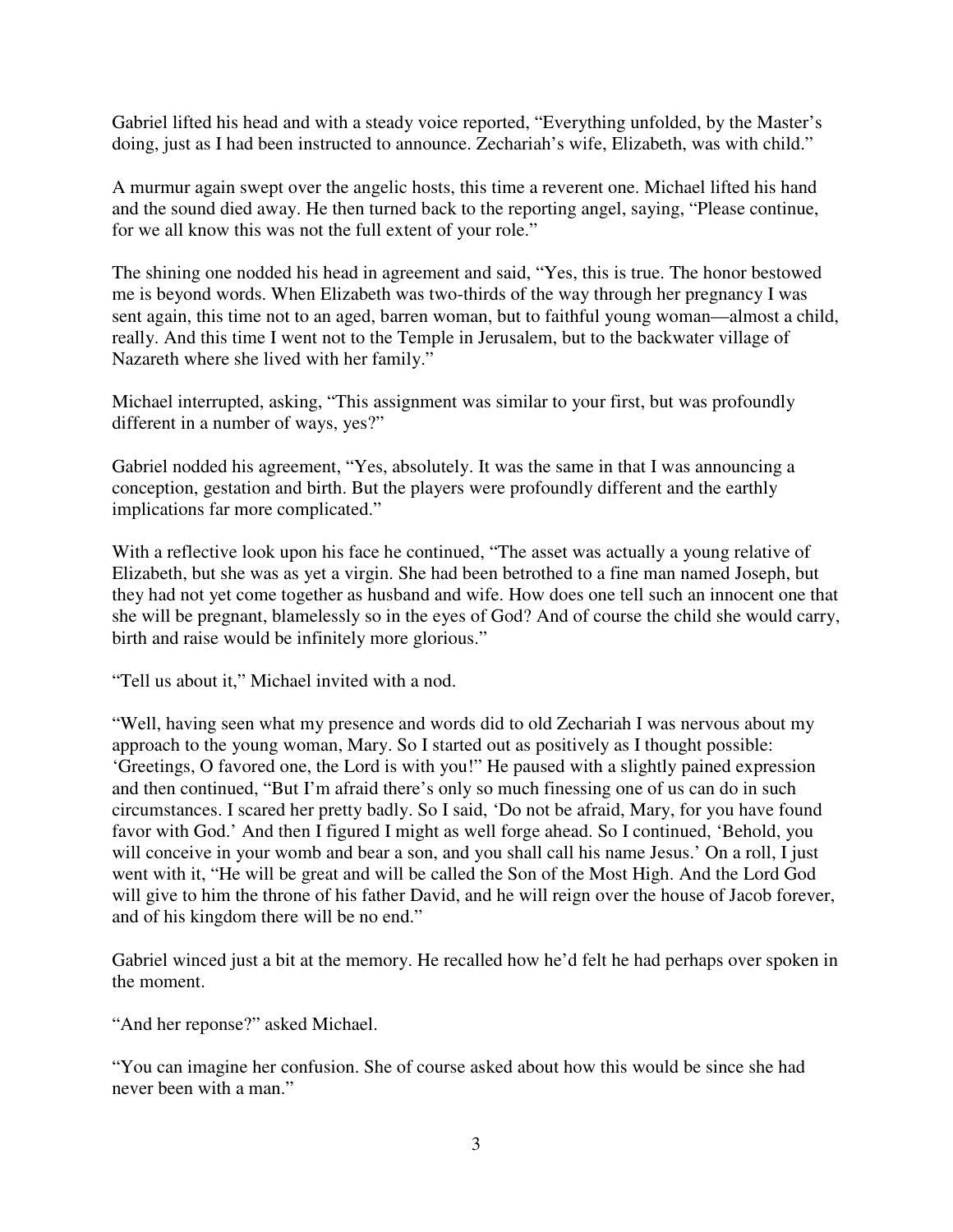"And your answer?" Michael asked again.

Gabriel chuckled a bit under his breath. "Well," he said and then paused, "How do you explain the unexplainable? I told her the Holy Spirit would take care of it."

At that every angel in creation whispered in unison "Amen!" All of heaven fell silent for a moment at the very thought.

Michael, wanting to move the report along, nudged, "And?"

"*And* I told her about her relative Elizabeth. And I finished by reminding her, 'Nothing will be impossible with God.'"

Another "Amen!" arose from the gathered host, this one a bit more emphatic and militaristic.

"And her response?" Michael asked.

Gabriel put his hand to his mouth as if to gather his composure. If angels weep, it certainly looked like he might. Finally, in a voice filled with emotion, he announced, "She said, 'Behold, I am the servant of the Lord; let it be to me according to your word."<sup>5</sup>

This time there was an excited flutter of the wings from every ministering spirit who understood innately the sentiments of the chosen woman, though they marveled at its rarity among the human race.

"Thank you, Gabe," Michael said with a hand laid appreciatively upon the angel's back. Gabriel nodded and receded again into the ranks of the assembled armies of God.

Michael then stated the obvious. "As you could well guess and already know, this created some loose ends on earth that the Master asked us to tend to." With that he signaled with his eye for another angel to step to the fore.

As he did, his countenance, much like Gabriel's, grew brighter and seemed to emit something of the glory of the One He serves.

"Brother, will you share with us your part in this unfolding drama of our King's first advent?"

"Certainly," the angel said with a deferential bow of his head to the archangel.

He cleared his throat and said, "We can all imagine the complications that Gabriel's announcement to young Mary created. Of first priority was the man to whom she was betrothed. So I too visited Nazareth. He had been weighing every option available to him. He, being a righteous man and still very much in love with Mary, with a broken heart had decided to simply divorce her quietly and go his way. The family angst, the social pressure, the spiritual confusion

-

<sup>5</sup> Luke 1:26-38.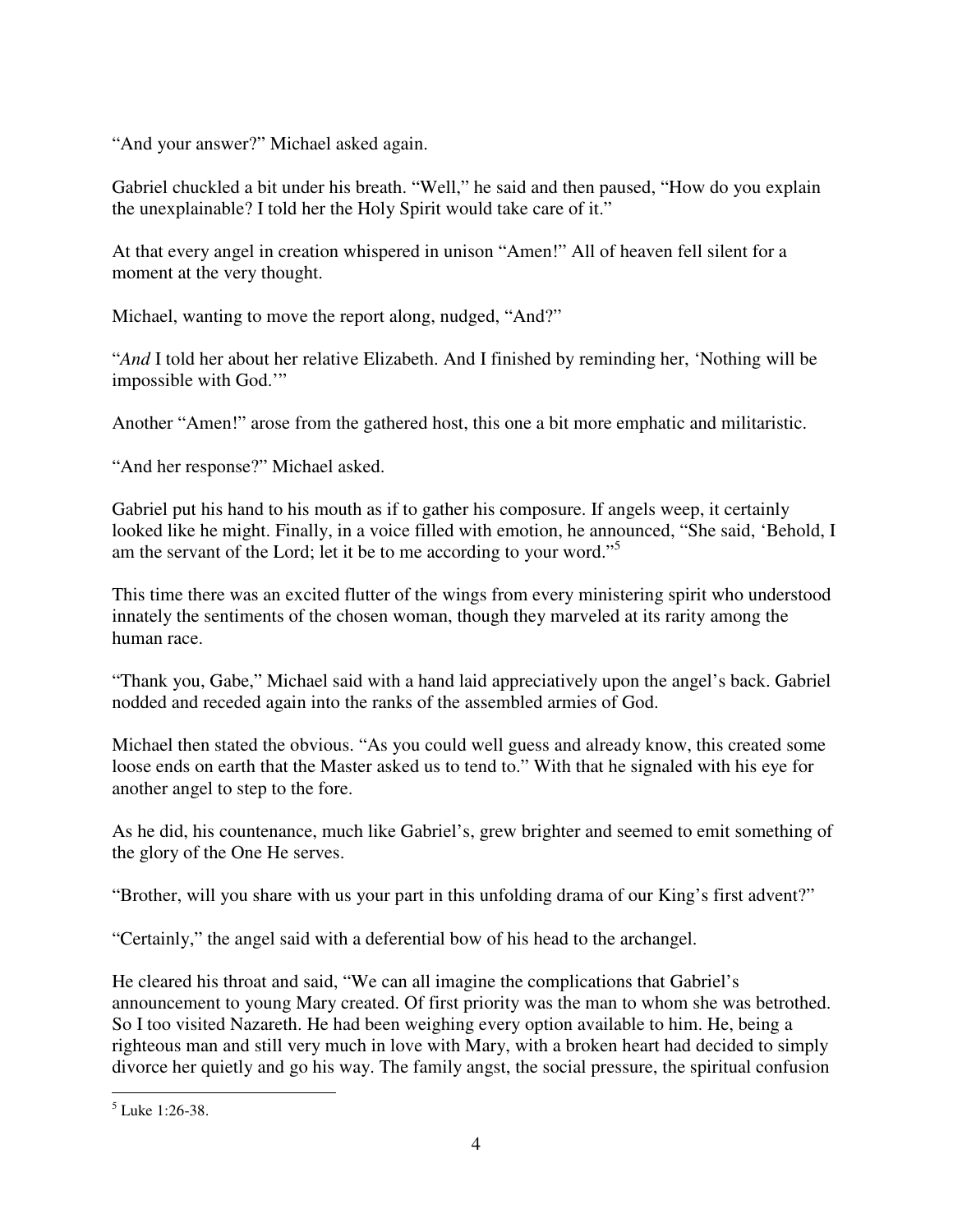were real. He was doing the best he knew to do, humanly. But it was my responsibility to convince him to choose the way of faith. No easy task with news like he had received."

"So how'd you pull it off?" Michael asked on behalf of every other listening angel.

"I just quietly slipped myself into one of his dreams," the angel reported. "I decided to be direct, telling him, 'Joseph, son of David, do not fear to take Mary as your wife, for that which is conceived in her is from the Holy Spirit.'"

Now it was Michael who seemed bemused, with the corners of his lips turning slightly upward at the thought. "And then?" he asked.

"And then I just kept rolling with it. I said, 'She will bear a son, and you shall call his name Jesus, for he will save his people from their sins."<sup>6</sup>

At the very thought of it the angels gasped, as if they'd never heard the news before. The thought of the Master dying still overburdened their mental circuits. But the thought of such love for such as the human race was even more stunning to the angelic host.

"Did it work?" Michael asked, though they all knew the answer.

"Yes," the angel reported. "I dropped a memory into his mind—a recollection of what Isaiah the prophet had said about the virgin conceiving and the resulting child being Immanuel – God with them" (Matt. 1:23).

"Ah," Michael said, nodding his head in agreement with the rest of the gathered angels, "Nothing like God's own word to ignite faith!"

Then, as the reporting angel slipped back into line, the archangel took up the narrative on his own. "We all know that the pregnancy of Elizabeth continued, despite her advanced age, in a healthy way and culminated in the birth of a vigorous man-child. Though there was confusion at her instance of naming the child John, Zechariah was given his voice in the nick of time and, faithful to our brother's instructions, affirmed this was to be his son's name."

"We know too that Joseph faithfully stayed with Mary. Her pregnancy also was healthy, though the Master's providence again worked to make a dizzying array of details come together so the child would be born, as previously announced through the prophets, in Bethlehem."

"And who can forget *that* night! As difficult as it had been for us to see our Master so humbled to take up residence as a gestating child in a human mother's womb, none of us was ready for the sight of His actual birth and to behold Him not only in human form, but as fully *human*, and what's more, a fully human *infant*."

Again angels covered their mouths to stifle the mummer over the amazing grace they struggled

<sup>-</sup>6 Matthew 1:20-22.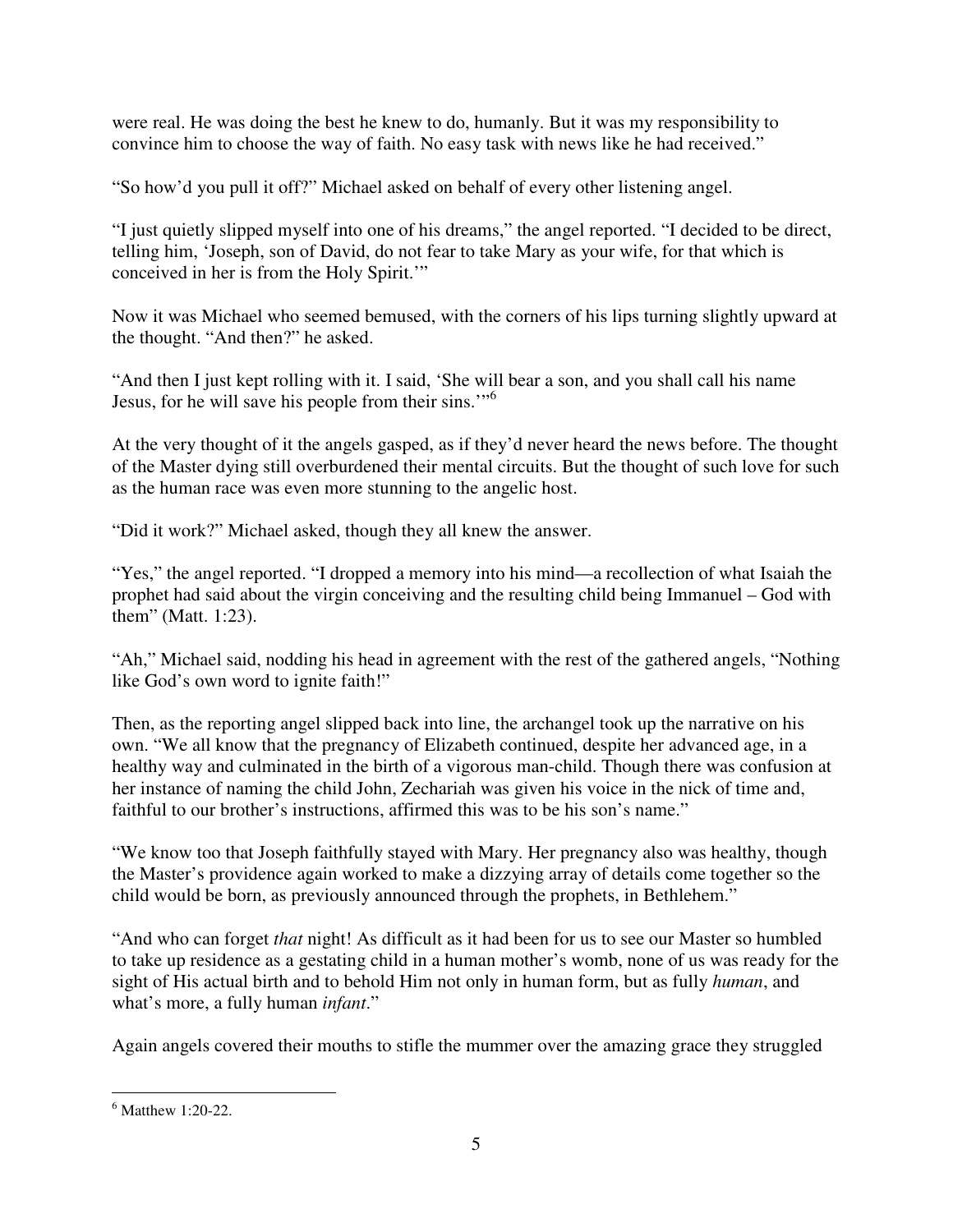to understand. $<sup>7</sup>$ </sup>

"Difficult as it is for us to comprehend such love we knew that despite its humblest of earthly circumstances, it deserved a heavenly round of applause. So that's where this good comrade of ours came in." As he said it Michael motioned to the front the leader of the angelic military chorus.

As the angel strode forward he commanded the attention of the hosts assembled. Without a nudge from the archangel he boldly declared, "We all know that our Master deserves all praise!"

The sound of amens again shot through the ranks before him.

"But just how to offer it Him under such peculiar circumstances? He is and was the King, yet He had cast off His royal robes for the mission. He came as a prophet, but He could not yet utter a word. He came to be the High Priest of His people forever, yet He had not yet made the necessary passage to take up that role. So how to welcome Him?"

The other angles could feel the conundrum that had been set upon him.

"That is when we recalled that among all the other roles our Master came to fulfill, He promised to be the Good Shepherd. He had come in this way to seek and to save the lost sheep who had wandered from Him. So we concluded that there were none better to receive the news of His arrival and to join with us in uniting heaven and earth in worshipping Him than earthly shepherds."

"They're not considered much by their own people. This, perhaps, is why our Master delights to take the role. It was the perfect disguise for His mission."

"And how did this go?" Michael prodded the angel along.

"Well, shepherds are mostly used to working alone. And these guys were the night shift, so they aren't used to many disturbances. So I decided I'd go solo at first. I determined to show myself before I spoke. So I just materialized before their eyes and as the glory of the Lord shown around me I realized I had their full attention. At that point I cried out, "Fear not, for behold, I bring you good news of great joy that will be for all the people. For unto you is born this day in the city of David a Savior, who is Christ the Lord. And this will be a sign for you: you will find a baby wrapped in swaddling cloths and lying in a manger."<sup>8</sup>

"And?" Michael prodded further.

"Well, before they had much chance to do or say anything I brought in the whole crew."

With a sweep of the arm he signaled his corps and a multitude of the assembled heavenly host fluttered their wings and rose slightly at the acknowledgement.

 $\frac{1}{1}$  Peter 1:12.

<sup>8</sup> Luke 2:10-12.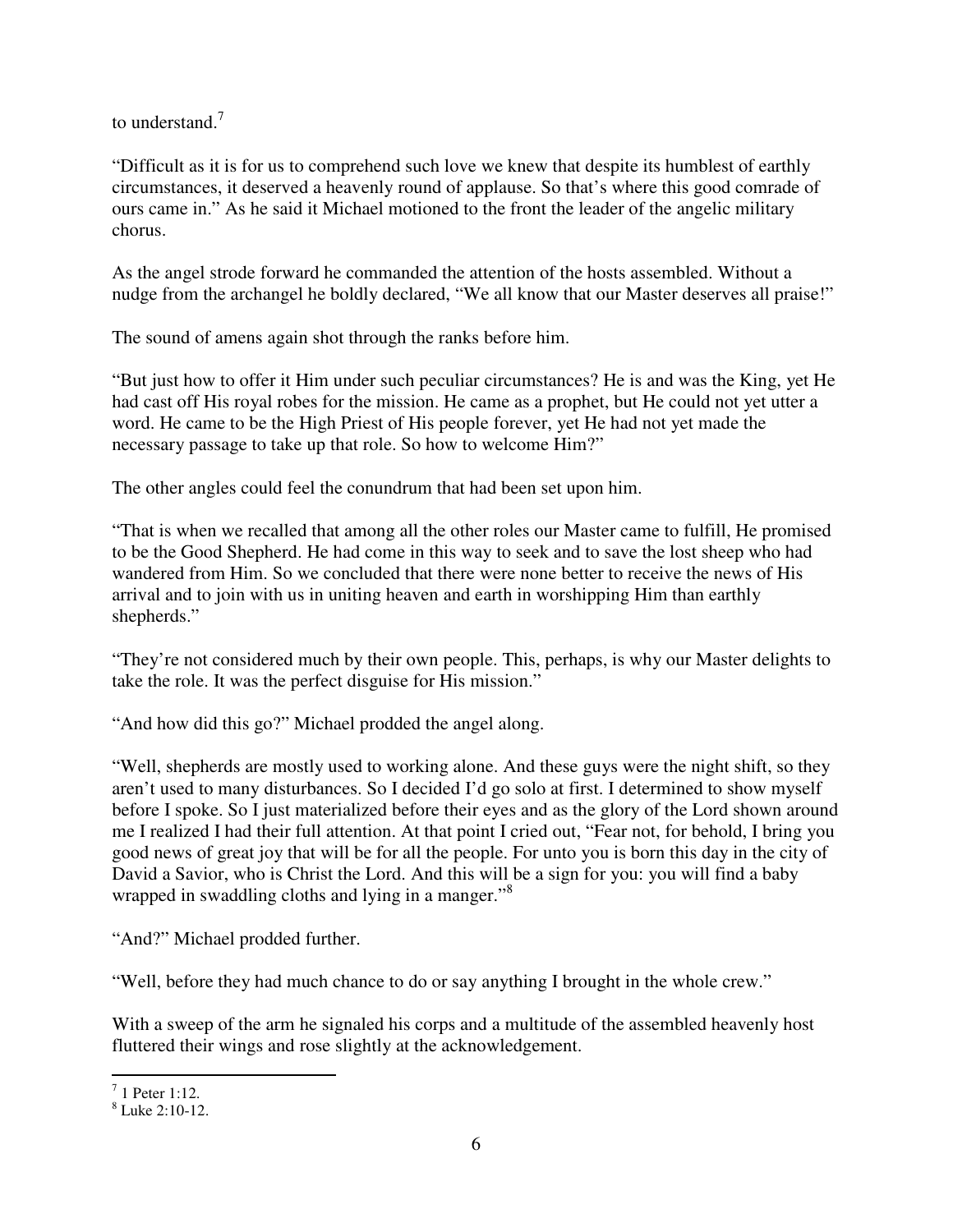"We chose this as our song: "Glory to God in the highest, and on earth peace among those with whom he is pleased!"<sup>9</sup>

The mere sound of worship being offered to the Lord shot pulses of praise through the entire angelic throng and they joined in intoning the words in unison with the commanding angel.

Michael let the praise linger in the air for a sweet moment. To honor their Creator was the joy of their hearts and he didn't want to rob them of the pleasure in this moment before their greatest service to Him.

Unbeknownst to any of them the commanding angel had slipped back among the host and left Michael at the fore. He recalled their theme and said, "There were other key angelic assignments in Jesus' first arrival. Not the least of which fell to this brother." With that Michael motioned a reluctant angel forward.

"Your assignment, my brother, was a particularly grievous one, was it not?"

All the angels knew the story and in anticipation of hearing it again cast their eyes downward.

The hesitant angel paused before beginning. "It was well after these events. The Magi had come from the east and had been redirected by the Master to find their way home by some route other than Jerusalem and the wicked Herod that it housed. But it didn't take Herod long to figure out what had happened. My orders came abruptly in the middle of the night. I was told that his murderous armies were doing double time to reach Bethlehem."

Michael, aware of the sensitive nature of the events, asked, "Please continue, brother. What is it you were asked to do?"

"I was charged with getting Joseph, Mary and the baby out of Bethlehem before Herod and his armies arrived. My orders were, above all else, do not let the evil one get a victory. A victory that would have, well …" His voice fell off.

"What strategy did you employ?"

"It was night. They were all asleep. So I worked my way into Joseph's dream. I knew I had to make it terrifying enough to impress upon him the urgency of the situation and yet not so much as to paralyze him. I commanded him, 'Rise, take the child and his mother, and flee to Egypt, and remain there until I tell you, for Herod is about to search for the child, to destroy him."<sup>10</sup>

"His response?" Michael prodded.

"Oh he got up alright! It was a mad scramble, but they gathered their things and got just outside of town as the thundering hoofs of Herod's troops entered on the other side."

 $\frac{9}{9}$  Luke 2:14.

 $10$  Matthew 2:13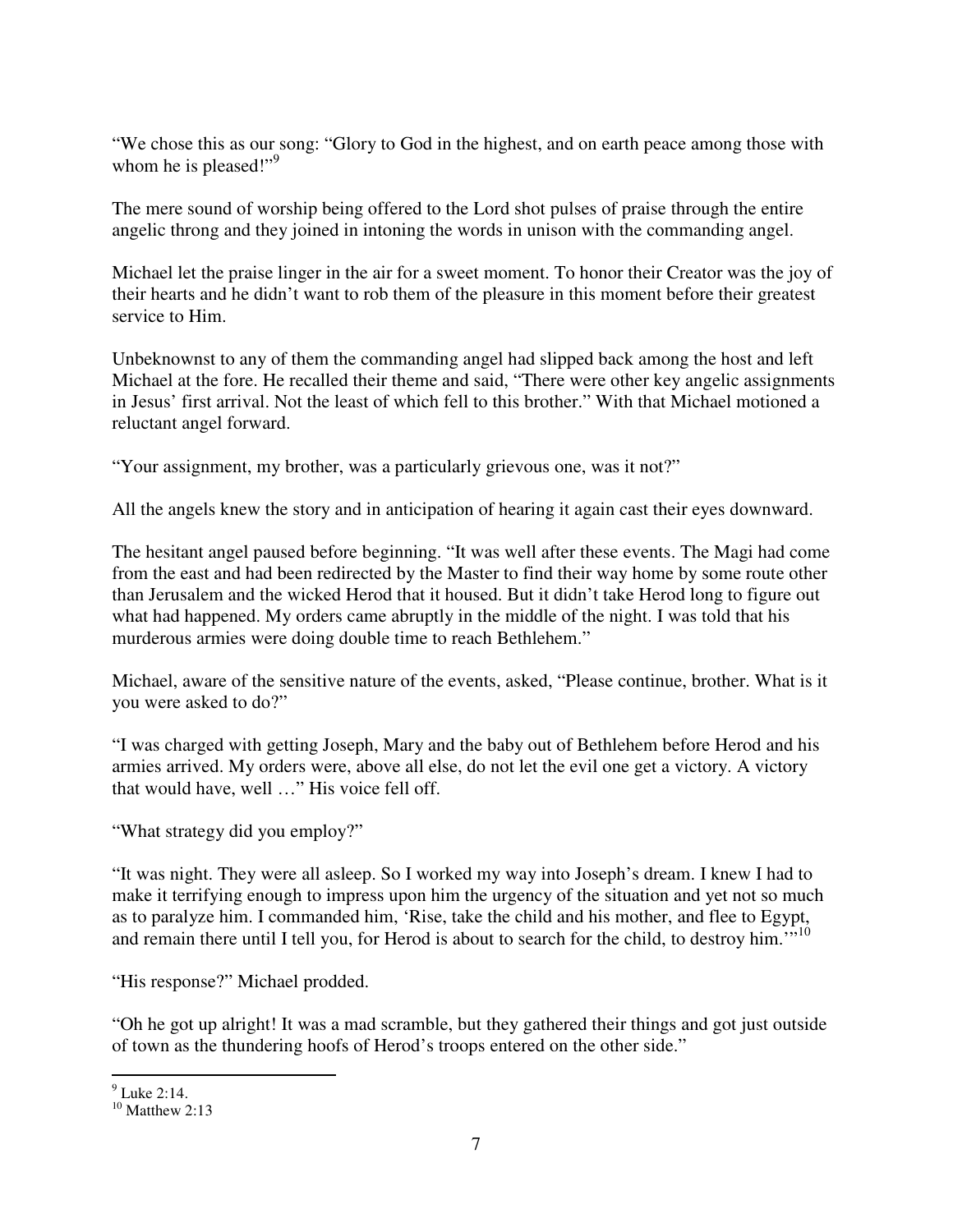But then the angel's voice trailed off as he said, "And then …"

The angel looked downward in pain at the thought. Michael let the silence hang in the air as a testament to the tragedy that had then unfolded in Bethlehem.

"And then …" he tried again. Falling silent he just shook his head in a pained remembrance.

Michael put a consoling arm upon the angel's shoulders and thanked him for his service and his report. The angel slipped back into the ranks from which he had come.

After a reflective moment or two, Michael carried the remaining narrative.

"And so our Master grew, in wisdom and stature and in favor with God and man. Through the years of obscurity He, in reliance upon the Holy Spirit, trained Himself in the Father's Word. He nurtured His soul in the Father's presence through prayer. He labored alongside Joseph, crafting furniture and making it a sacred art form. But eventually the time came when He would stand to the fore. John began his preaching, calling the people to make ready the way for the Lord. Jesus, for His part, withdrew to the wilderness where He neither ate nor drank for forty days. You know the epic battle that ensued as the evil one himself tried every tactic to cause our Master to fail. But He stood true. Then these, our brothers" – and with that he motioned to a small band of angels to his left – "went to Him in the wilderness and in His weakened physical state, nurtured Him back to strength."<sup>11</sup>

Angels in every direction locked eyes with the small band of ministering spirits and nodded their affirmation.

Michael continued, "You know the hatred that stalked our Master at every turn. You know how it finally chased Him up upon the cross. You know how He suffered."

At the thought soft sounds of mourning rose from the angels' ranks.

"You know how He loved."

They lifted their eyes upward in wondering amazement.

"You know how He died."

And with that all heaven fell silent. No one and nothing moved. No one spoke. It was their involuntary ritual of honor every time their Master's passion was openly mentioned.

Finally Michael broke their contemplations, saying, "And you know the outcome."

The heels on angelic boots slapped in unison as myriads of myriads of angels came to attention at the mere thought of it!

-

 $11$  Matthew 4:11; Mark 1:13.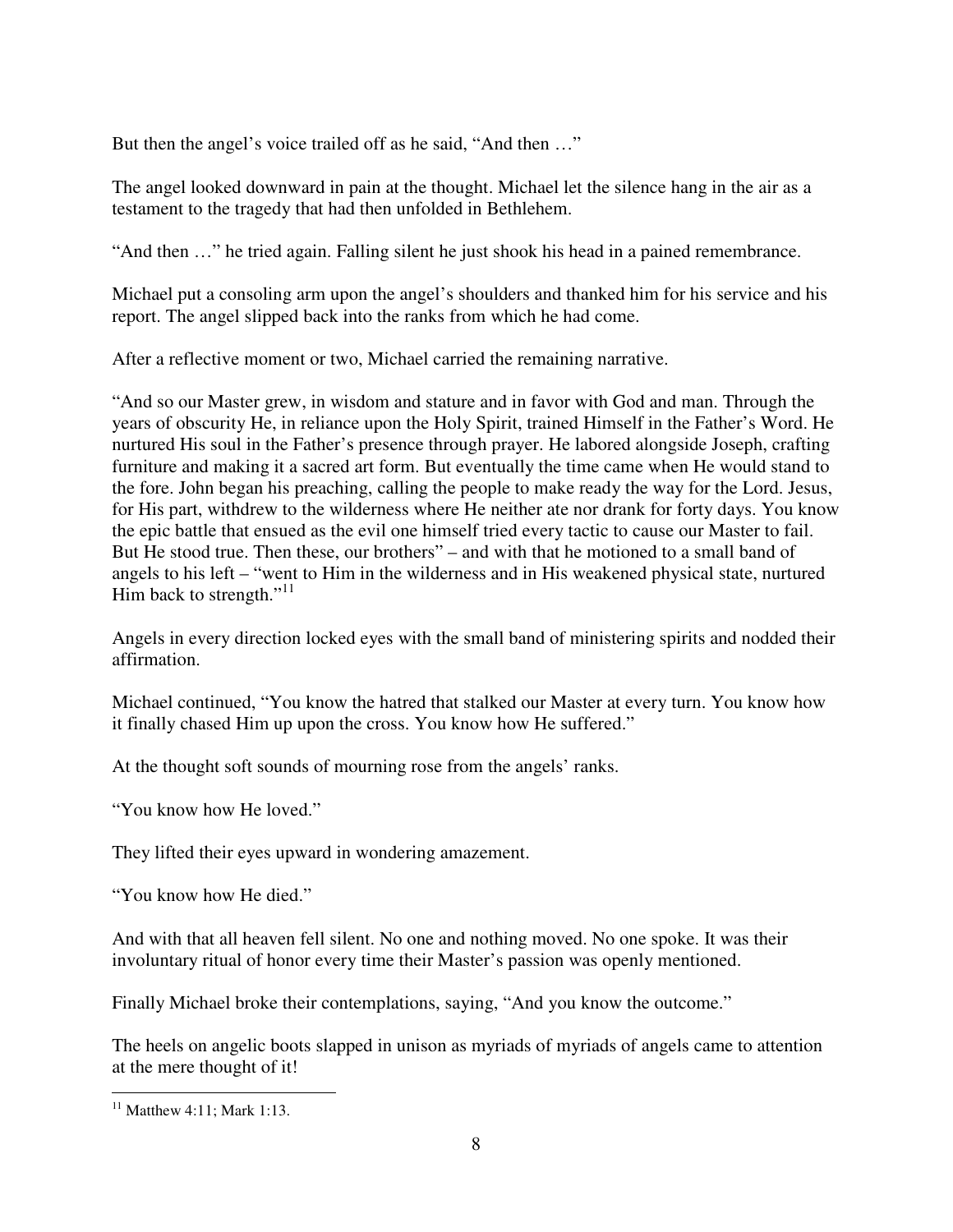"Jesus rose from the dead!" Michael shouted, his voice sounding the one note that always brought the angels to full, glorious, frenzy. Cries, adulations, psalms, victory shouts arose in wave after wave of praise!

With outstretched arm, Michael's voice rose even further: "This chosen angel was honored to roll the stone away from His tomb to show the world the triumph of our King!"<sup>12</sup>

The frenzy grew.

With a sweep of his other hand he said, "These, our brothers, remained at the tomb to inform His followers of His triumph!"<sup>13</sup>

The ringing report of swords slipping from sheathes filled the air. The entire heavenly host shone in a blinding recognition of the task that lay immediately before them, the brilliance of their reflected glory increasing by the moment.

Michael put the finishing touches upon these preparatory speeches by calling forward two especially large angels. Raising his voice above the den he said, "You were there when the resurrected Jesus left the earth, were you not?"

"We were," they reported with military snap.

"You lingered to instruct His disciples, did you not?"

"We did," they clipped their words again.

"And what is it you told them?"

We asked, "Men of Galilee, why do you stand looking into heaven?" Then we announced, "This Jesus, who was taken up from you into heaven, will come in the same way as you saw him go into heaven."<sup>14</sup>

Then he cried to the entire assembled host: "And today is that day, my brothers in arms!"

They did not cry, they did not move, they did not shuffle nor clamor. Every angel in heaven simply locked eyes with their commanding archangel, having readied themselves for the battle of the ages. This was their Master's moment—anticipated from before time began. They were about to put an end to all hostilities. Theirs was the assignment to join at their Master's side as He unveiled Himself in all His glory for every eye to see and for all the earth to marvel at Him. But before the peace that will never end can come, there is a battle to be waged.<sup>15</sup>

 $\overline{a}$ 

 $12$  Matthew 28:2.

 $13$  Luke 24:4-7.

 $^{14}$  Acts 1:11.

 $15$  Jude 14-15.